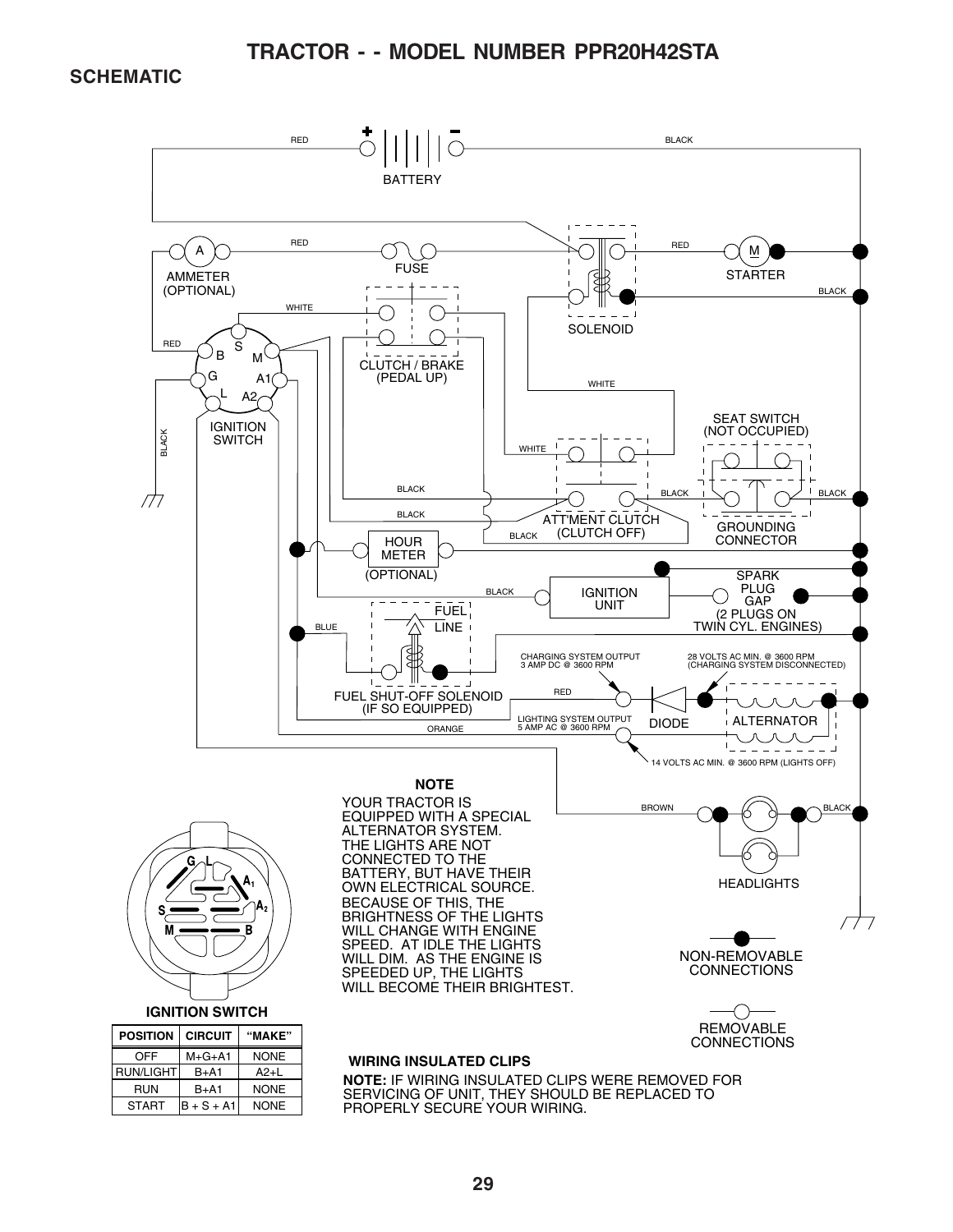**ELECTRICAL**

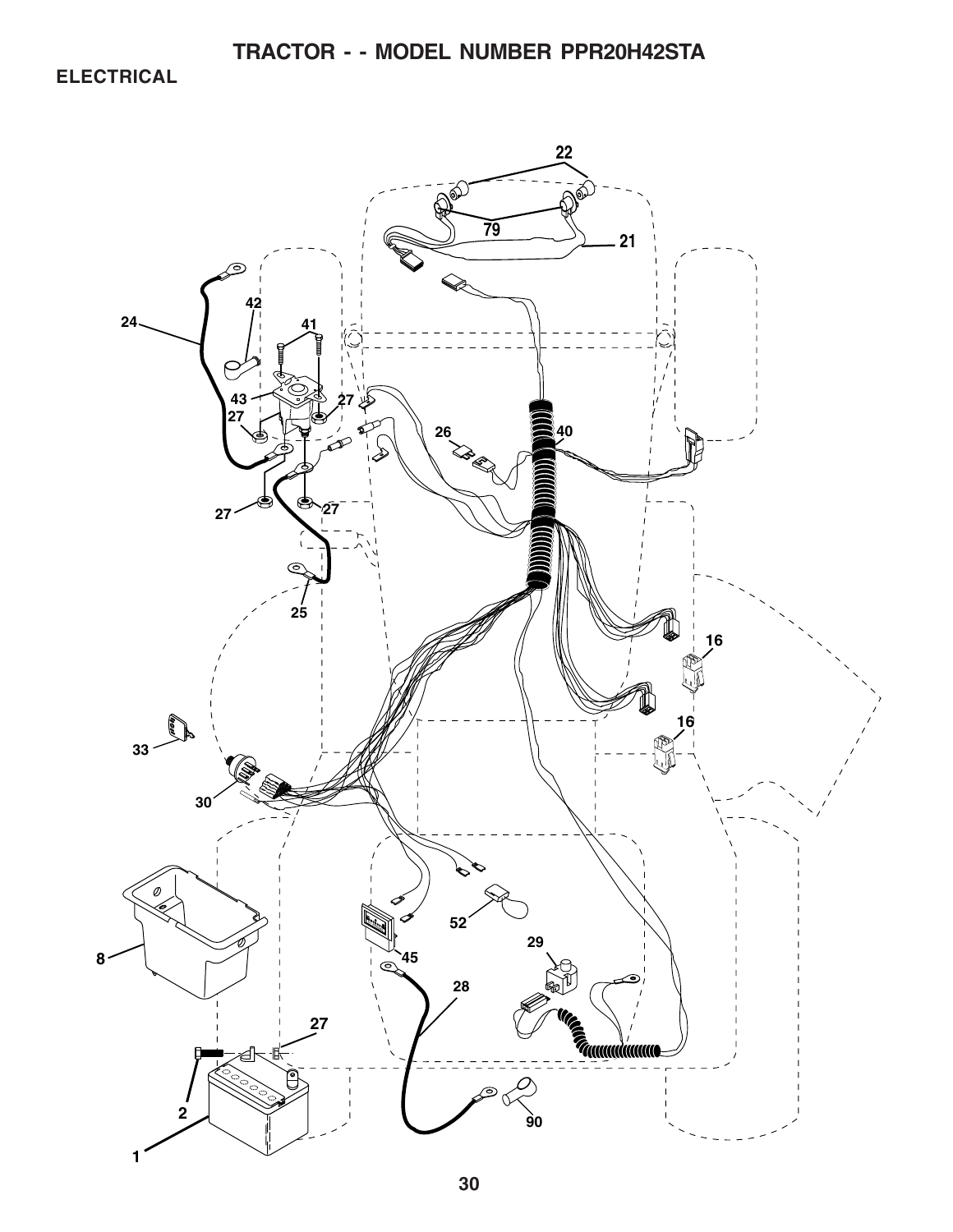**ELECTRICAL**

| <b>KEY</b> | <b>PART</b> |                                  |
|------------|-------------|----------------------------------|
| NO.        | NO.         | <b>DESCRIPTION</b>               |
| 1          | 163465      | Battery                          |
| 2          | 74760412    | Bolt Hex Hd 1/4-20unc X 3/4      |
| 8          | 176689      | <b>Box Battery Fender</b>        |
| 16         | 176138      | Switch Interlock                 |
| 21         | 175685      | Harness Socket Light             |
| 22         | 4152J       | Bulb, Light # 1156               |
| 24         | 4799J       | <b>Cable Battery</b>             |
| 25         | 146147      | Cable Battery 6 Ga Red w/16 wire |
| 26         | 175158      | Fuse                             |
| 27         | 73510400    | Nut Keps Hex 1/4-20 Unc          |
| 28         | 4207J       | Cable Ground 6ga 12 black        |
| 29         | 121305X     | Switch Plunger Nc Gray           |
| 30         | 175566      | Switch Ign                       |
| 33         | 140401      | Key Ign Molded Generic           |
| 40         | 179720      | Harness Ign                      |
| 41         | 71110408    | Bolt Fin Hex 1/4-20uncx 1/2      |
| 42         | 131563      | Cover Terminal Red               |
| 43         | 178861      | Solenoid                         |
| 45         | 121433X     | Ammeter Rectangular              |
| 52         | 141940      | Protection Loop                  |
| 90         | 180449      | <b>Cover Terminal Battery</b>    |

**NOTE:** All component dimensions given in U.S. inches 1 inch = 25.4 mm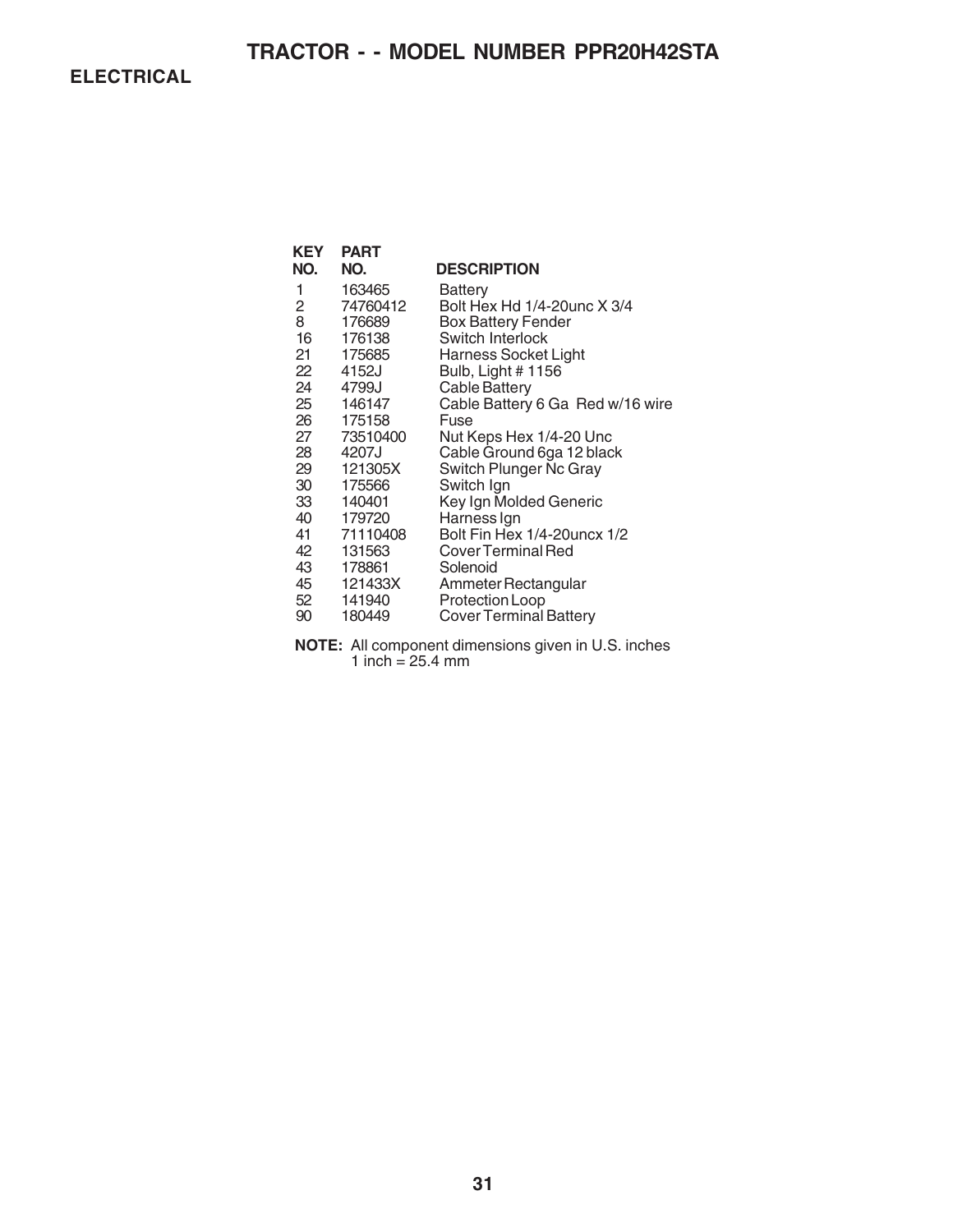**CHASSIS**

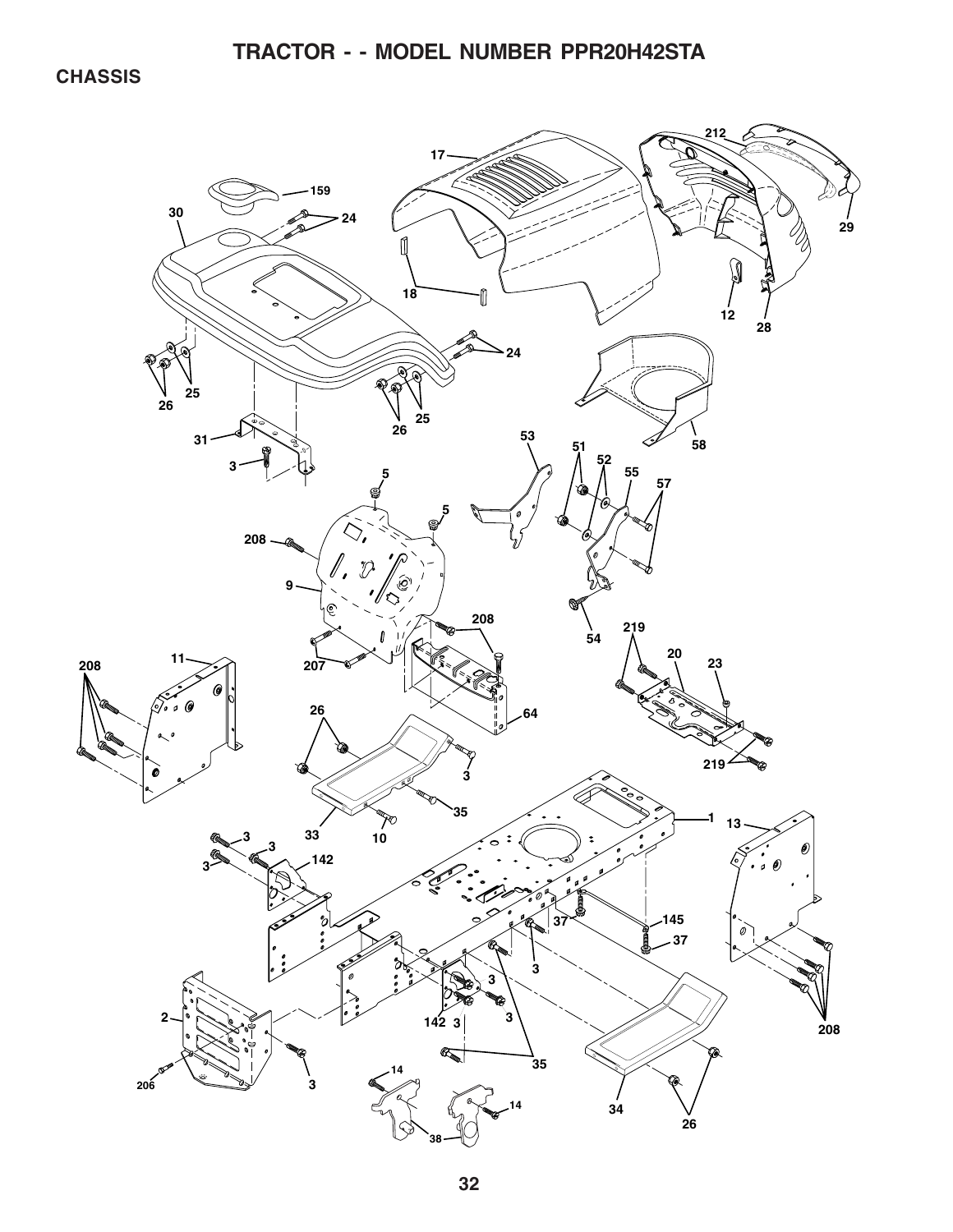| <b>KEY</b><br>NO.                                                                                                                                                                                                                                                        | PART<br>NO.                                                                                                                                                                                                                                                                                                                                                                                                                                                                                    | <b>DESCRIPTION</b>                                                                                                                                                                                                                                                                                                                                                                                                                                                                                                                                                                                                                                                                                                                                                                                                                                                                                                                                                                                                                                         |
|--------------------------------------------------------------------------------------------------------------------------------------------------------------------------------------------------------------------------------------------------------------------------|------------------------------------------------------------------------------------------------------------------------------------------------------------------------------------------------------------------------------------------------------------------------------------------------------------------------------------------------------------------------------------------------------------------------------------------------------------------------------------------------|------------------------------------------------------------------------------------------------------------------------------------------------------------------------------------------------------------------------------------------------------------------------------------------------------------------------------------------------------------------------------------------------------------------------------------------------------------------------------------------------------------------------------------------------------------------------------------------------------------------------------------------------------------------------------------------------------------------------------------------------------------------------------------------------------------------------------------------------------------------------------------------------------------------------------------------------------------------------------------------------------------------------------------------------------------|
| 1<br>$\overline{c}$<br>3<br>5<br>9<br>10<br>11<br>12<br>13<br>14<br>17<br>18<br>20<br>23<br>24<br>25<br>26<br>28<br>29<br>30<br>31<br>33<br>34<br>35<br>37<br>38<br>51<br>52<br>53<br>54<br>55<br>57<br>58<br>64<br>142<br>145<br>159<br>206<br>207<br>208<br>212<br>219 | 174619<br>176554<br>17060612<br>155272<br>168337X012<br>72140608<br>174996<br>145660<br>172105X010<br>17490608<br>159639X428<br>126938X<br>180679<br>124028X<br>74780616<br>19131312<br>73800600<br>179844<br>170472X599<br>169470X428<br>136619<br>179716X428<br>179717X428<br>72110606<br>17490508<br>175710<br>73800400<br>19091416<br>144697<br>161464<br>144696<br>74780412<br>174930<br>154798<br>175702<br>156524<br>169473X428<br>170165<br>17670508<br>17670608<br>156229<br>17000512 | Chassis<br>Drawbar<br>Screw 3/8-16 X.75<br>Bumper Hood/Dash<br>Dash P/L<br>Bolt Carriage 3/8-16 x 1<br>Panel Dash Lh<br><b>Clip Tinnerman</b><br>Panel Dash Rh<br>Screw Thdrol 3/8-16 x 1/2<br>Hood LT/PL<br><b>Bumper Hood</b><br>Plate Mtg Battery Fuel Tank<br><b>Bushing</b><br>Bolt Fin Hex 3/8-16 x 1 Gr 5<br>Washer 13/32 X 13/16 X 12 Ga<br>Nut Lock Hex W/Ins 3/8-16 Unc<br>Grille/Lens Asm<br>Lens LT/PL<br><b>Fender Footrest STLT Pnt</b><br>Bracket Fender<br><b>Footrest Pnt Lh</b><br>Footrest Pnt Rh<br>Bolt Rdhd Sht Sqnk 3/8-16 x 3/4<br>Screw Thdrol 6/16-18 x 1/2 TYT<br><b>Bracket Asm Pivot Mower Rear</b><br>Nut Lock Hex W/Ins 1/4-20<br>Washer 9/32 x 7/8 x 16 Ga.<br><b>Bracjet Grukke Lh</b><br>Screw Hex Wshd 8-18 x 7/8<br><b>Bracket Grille Rh</b><br>Bolt Hex 1/4-20 x 3/4<br>Duct Air<br>Dash Lower STLT<br><b>Plate Reinforcement STLT</b><br>Rod Pivot Chassis/Hood<br>Cupholder<br>Bolt Shoulder 5/16-18<br>Screw Thdrol 5/16-18 x 1/2<br>Screw Thdrol 3/8-16 x 1/2<br><b>Insert Lens Relect</b><br>Screw 5/16-18 x 3/4 |
| - -                                                                                                                                                                                                                                                                      | 5479J                                                                                                                                                                                                                                                                                                                                                                                                                                                                                          | Plug BTN Blk                                                                                                                                                                                                                                                                                                                                                                                                                                                                                                                                                                                                                                                                                                                                                                                                                                                                                                                                                                                                                                               |

**NOTE:** All component dimensions given in U.S. inches 1 inch = 25.4 mm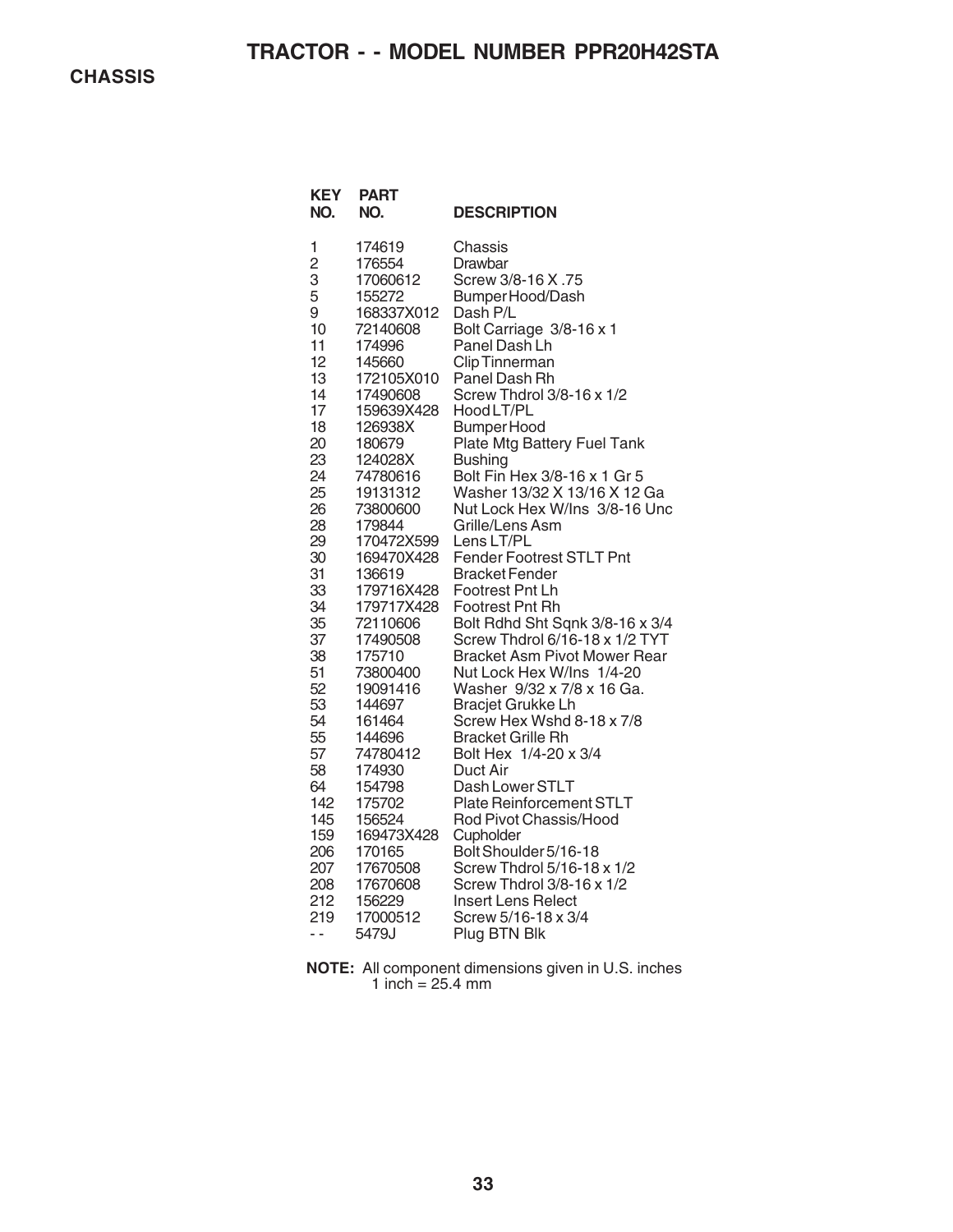**DRIVE**

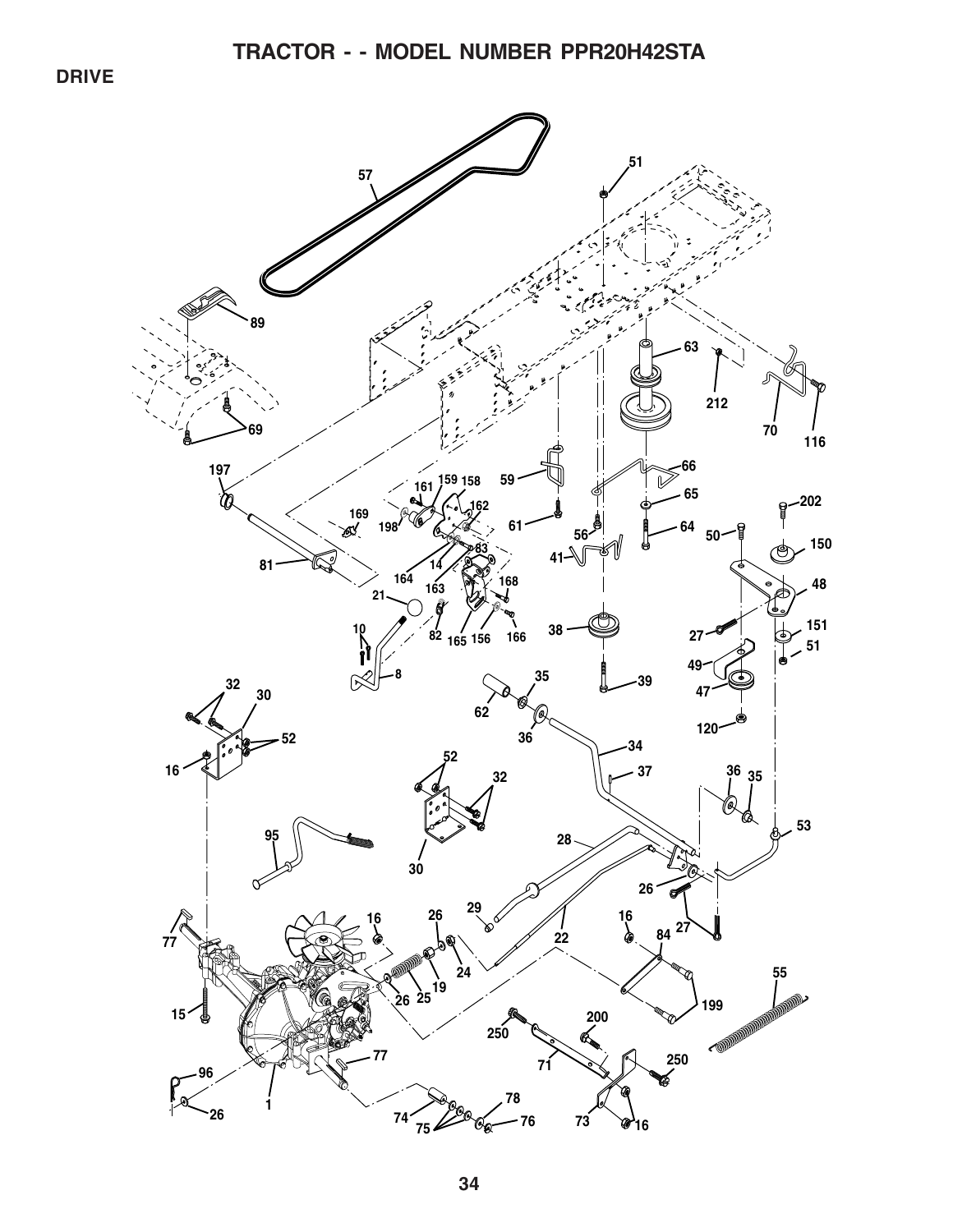### **DRIVE**

## **TRACTOR - - MODEL NUMBER PPR20H42STA**

| <b>KEY</b><br>NO. | <b>PART</b><br>NO.   | <b>DESCRIPTION</b>                                                            | <b>KEY</b><br>NO. | <b>PART</b><br>NO.         |
|-------------------|----------------------|-------------------------------------------------------------------------------|-------------------|----------------------------|
| 1                 |                      | Transaxle Hydro Gear 314-0510<br>(Order Parts From Transaxle<br>Manufacturer) | 66<br>69<br>70    | 154778<br>142432<br>134683 |
| 8                 | 165619               | Rod Shift Hydro LT                                                            | 71                | 169183                     |
| 10                | 76020416             | Pin Cotter 1/8 x 1 CAD                                                        | 73                | 169182                     |
| 14                | 10040400             | <b>Washer Lock Hvy Helical</b>                                                | 74<br>75          | 137057<br>121749>          |
| 15                | 74490544             | Bolt, Hex FLGHD 5/16-18 Gr. 5<br>Nut Lock Hex W/Ins 5/16-18 Unc P             | 76                | 1200000                    |
| 16<br>19          | 73800500<br>73800600 | Nut Lock Hex W/Wsh 3/8-16 Unc                                                 | 77                | 123583X                    |
| 21                | 140845               | Knob, Round 1/2-13                                                            | 78                | 121748X                    |
| 22                | 169498               | Rod, Brake Hydro                                                              | 81                | 165596                     |
| 24                | 73350600             | Nut                                                                           | 82                | 123782X                    |
| 25                | 106888X              | Spring, Brake Rod                                                             | 83                | 1917121                    |
| 26                | 19131316             | Washer                                                                        | 84                | 169594                     |
| 27                | 76020412             | Pin Cotter 1/8 x 3/4 CAD.                                                     | 89<br>95          | 169373X                    |
| 28                | 175765               | Rod, Parking Brake                                                            | 96                | 170201<br>4497H            |
| 29<br>30          | 71673<br>169592      | Cap, Parking Brake<br>Bracket, Transaxle                                      | 116               | 7214060                    |
| 32                | 74760512             | Bolt Hex Hd 5/16-18 Unc x 3/4                                                 | 120               | 7390060                    |
| 34                | 175578               | Shaft, Foot Pedal                                                             | 150               | 175456                     |
| 35                | 120183X              | Bearing, Nylon                                                                | 151               | 1913321                    |
| 36                | 19211616             | Washer                                                                        | 156               | 166002                     |
| 37                | 1572H                | Pin, Roll                                                                     | 158               | 165589                     |
| 38                | 179114               | Pulley, Composite                                                             | 159<br>161        | 165494                     |
| 39                | 74760648             | Bolt, Fin Hex 3/8-16 x 3                                                      | 162               | 7214040<br>7368040         |
| 41<br>47          | 175556<br>127783     | Keeper, Belt Idler<br>Pulley, Idler, V-Groove                                 | 163               | 7478041                    |
| 48                | 154407               | <b>Bellcrank Clutch Grnd Drv STL</b>                                          | 164               | 1909101                    |
| 49                | 123205X              | Retainer, Belt                                                                | 165               | 165623                     |
| 50                | 74760624             | Bolt                                                                          | 166               | 166880                     |
| 51                | 73680600             | Nut Crownlock 3/8-16 UNC                                                      | 168               | 165492                     |
| 52                | 73680500             | Nut Crownlock 5/16-18 UNC                                                     | 169               | 165580                     |
| 53                | 105710X              | Link, Clutch                                                                  | 197               | 169613                     |
| 55                | 105709X              | Spring, Return, Clutch                                                        | 198<br>199        | 169593<br>169612           |
| 56                | 17060620             | Screw 3/8-16 x 1-1/4                                                          | 200               | 7214050                    |
| 57<br>59          | 140294<br>169691     | V-Belt, Ground Drive<br>Keeper, Center Span                                   | 202               | 7211061                    |
| 61                | 17120614             | Screw 3/8-16 x .875                                                           | 212               | 145212                     |
| 62                | 8883R                | Cover, Pedal                                                                  | 250               | 1706061                    |
| 63                | 175410               | Pulley, Engine                                                                |                   |                            |
| 64                | 71170764             | Bolt, Hex                                                                     |                   | NOTE: All com              |
| 65                | 10040700             | Washer                                                                        |                   | 1 inch                     |
|                   |                      |                                                                               |                   |                            |

| KEY<br>NO.                                                                                                                                                                                                                                            | PAR I<br>NO.                                                                                                                                                                                                                                                                                                                                                                                                          | <b>DESCRIPTION</b>                                                                                                                                                                                                                                                                                                                                                                                                                                                                                                                                                                                                                                                                                                                                                                                                                                                                                                                                                                                                                            |
|-------------------------------------------------------------------------------------------------------------------------------------------------------------------------------------------------------------------------------------------------------|-----------------------------------------------------------------------------------------------------------------------------------------------------------------------------------------------------------------------------------------------------------------------------------------------------------------------------------------------------------------------------------------------------------------------|-----------------------------------------------------------------------------------------------------------------------------------------------------------------------------------------------------------------------------------------------------------------------------------------------------------------------------------------------------------------------------------------------------------------------------------------------------------------------------------------------------------------------------------------------------------------------------------------------------------------------------------------------------------------------------------------------------------------------------------------------------------------------------------------------------------------------------------------------------------------------------------------------------------------------------------------------------------------------------------------------------------------------------------------------|
| 66<br>69<br>70<br>71<br>73<br>74<br>75<br>76<br>77<br>78<br>81<br>82<br>83<br>84<br>89<br>95<br>96<br>116<br>120<br>150<br>151<br>156<br>158<br>159<br>161<br>162<br>163<br>164<br>165<br>166<br>168<br>169<br>197<br>198<br>199<br>200<br>202<br>212 | 154778<br>142432<br>134683<br>169183<br>169182<br>137057<br>121749X<br>12000001<br>123583X<br>121748X<br>165596<br>123782X<br>19171216<br>169594<br>169373X428<br>170201<br>4497H<br>72140608<br>73900600<br>175456<br>19133210<br>166002<br>165589<br>165494<br>72140406<br>73680400<br>74780416<br>19091010<br>165623<br>166880<br>165492<br>165580<br>169613<br>169593<br>169612<br>72140508<br>72110614<br>145212 | Keeper Belt Engine<br>Screw<br>Guide Belt<br>Strap Torque Lh Hydro<br>Strap Torque Rh Hydro<br>Spacer, Axle<br>Washer 25/32 x 1-1/4 x 16 Gauge<br>E-Ring<br>Key, Square<br>Washer 25/32 x 1-5/8 x 16 Gauge<br>Shaft Asm. Cross Hydro<br>Spring Torsion T/A<br>Washer 17/32 x 3/4 x 16 Ga.<br>Link Transaxle<br>Console, Hydro<br>Control Asm Bypass Hydro<br>Retainer Spring 1" Zinc/Cad<br>Bolt RDHD SQNK 3/8-16 UNC x 1<br>Nut Lock Flg 3/8-16 Unc<br><b>Spacer Retainer</b><br>Washer 13/32 x 2 x 10 Ga.<br>Washer Srrted 5/16 ID x 1.125<br><b>Bracket Shift Mount</b><br>Hub Tapered Flange Shift Lt<br>Bolt Rdhd Sqnk 1/4-20 x 3/4 Gr 5<br>Nut Crownlock 1/4-20 Unc<br>Bolt Hex Fin 1/4-20 Unc x 1 Gr 5<br>Washer 5/8 x .281 x 10 Ga<br><b>Bracket Pivot Lever</b><br>Screw 5/16-18 x 5/8<br>Bolt Shoulder 5/16-18 x .561<br><b>Plate Fastening Lt</b><br>Nyliner Snap-In 5/8" ID<br>Washer Nyl 7/8 ID x .105<br>Bolt Shoulder 5/16-18 Unc<br>Bolt Rdhd Sqnk 5/16-18 Unc x 1<br>Bolt Carr Sh 3/8-16 x 1-3/4 Gr 5<br>Nut Hex flange Lock |
| 250                                                                                                                                                                                                                                                   | 17060612                                                                                                                                                                                                                                                                                                                                                                                                              | Screw Thdrol. 3/8-16 x .75                                                                                                                                                                                                                                                                                                                                                                                                                                                                                                                                                                                                                                                                                                                                                                                                                                                                                                                                                                                                                    |

**NOTE:** All component dimensions given in U.S. inches 1 inch = 25.4 mm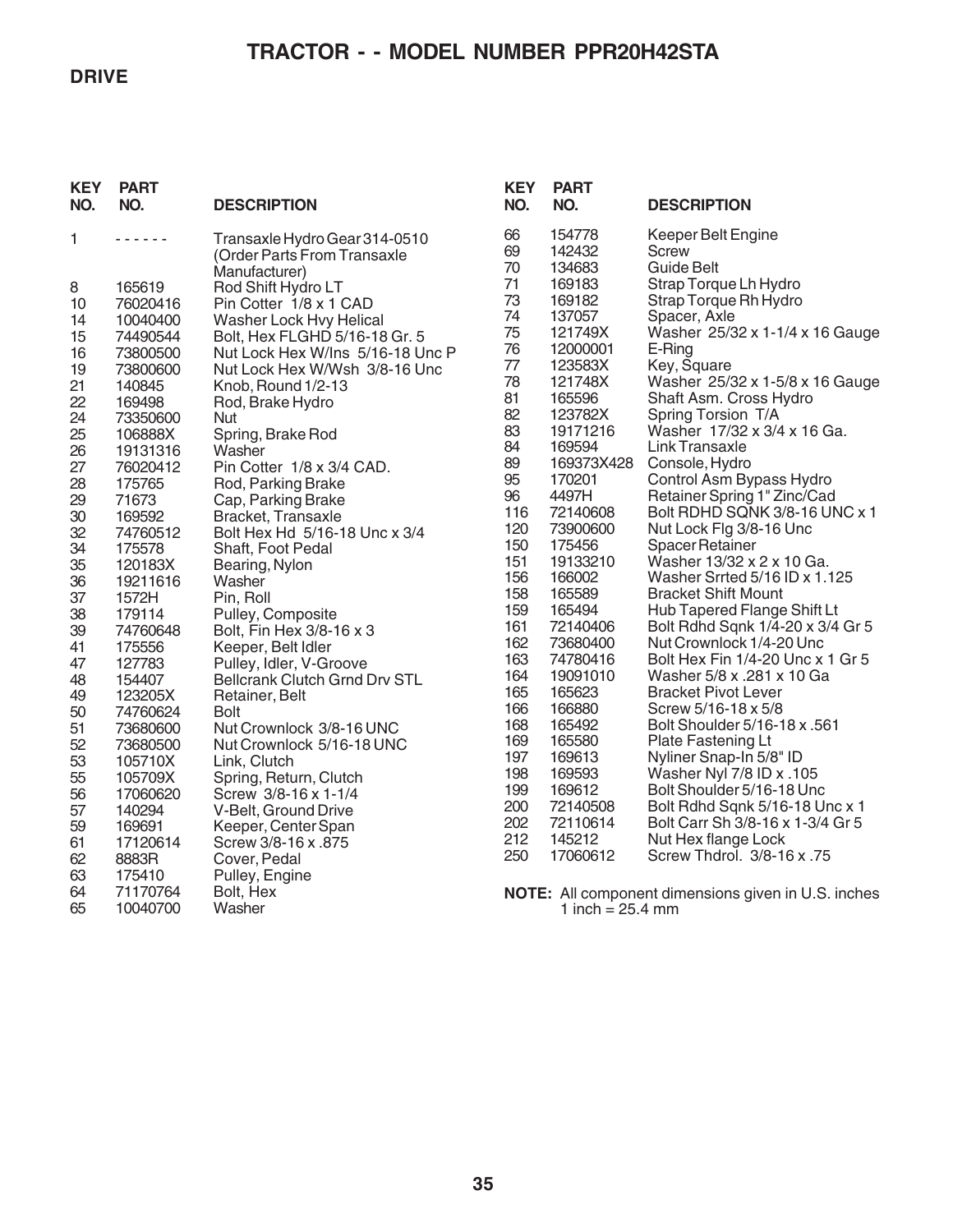**TRACTOR - - MODEL NUMBER PPR20H42STA STEERING ASSEMBLY**

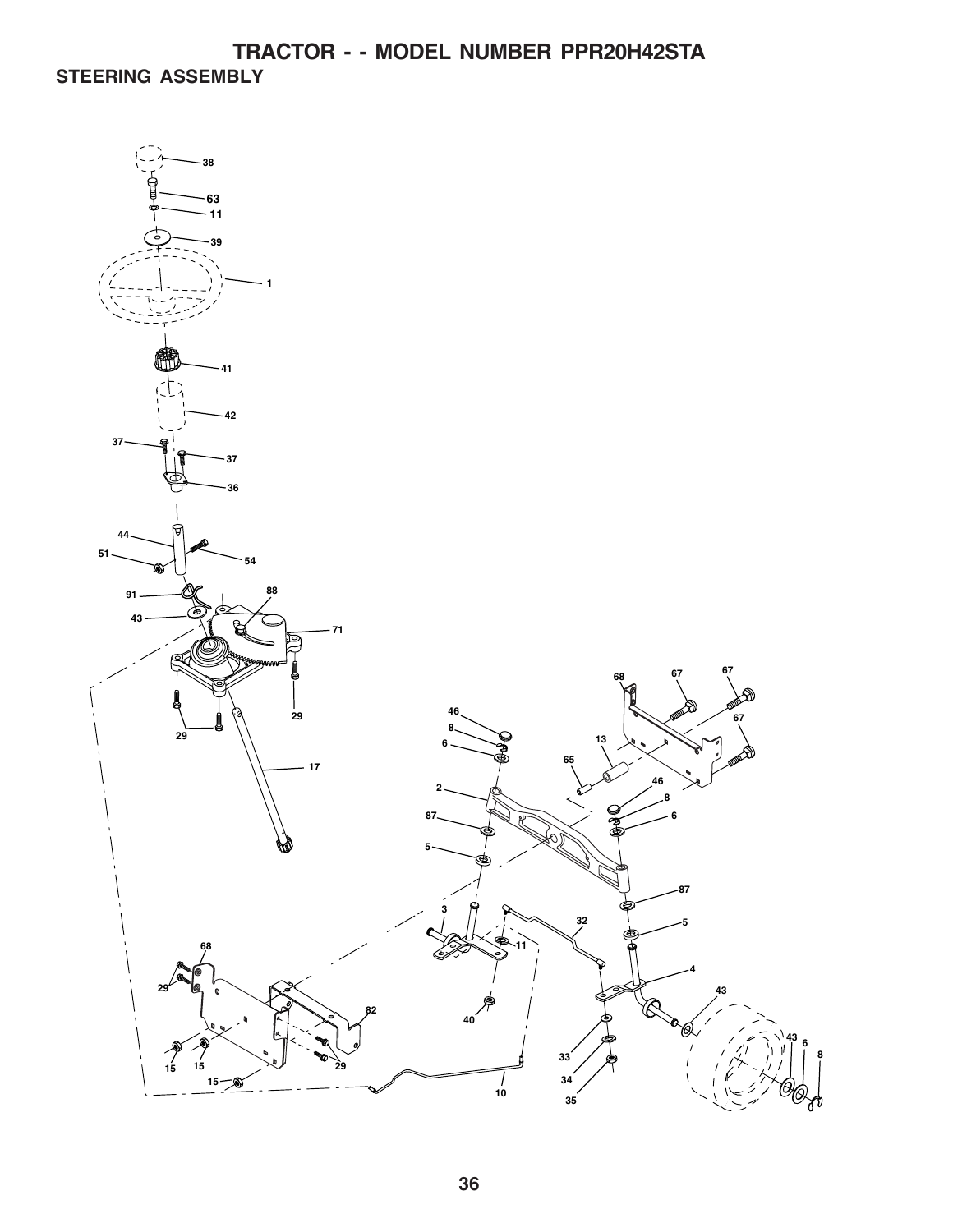**STEERING ASSEMBLY**

| <b>KEY</b><br>NO. | <b>PART</b><br>NO. | <b>DESCRIPTION</b>                                                  |
|-------------------|--------------------|---------------------------------------------------------------------|
| 1                 | 159944X428         | <b>Wheel Steering</b>                                               |
| $\overline{c}$    | 172393             | Axle Asm Cast Iron LT                                               |
| 3                 | 169840             | Spindle Asm LH                                                      |
| 4                 | 169839             | Spindle Asm RH                                                      |
| 5                 | 6266H              | Bearing Race Thrust Harden                                          |
| 6<br>8            | 121748X            | Washer 25/32 X 1-5/8 X 16 Ga                                        |
| 10                | 12000029<br>175121 | Ring Klip #t5304-75<br>Link Drag                                    |
| 11                | 10040600           | Washer Lock Hvy Hlcl Spr 3/8                                        |
| 13                | 136518             | Spacer Brg Axle Front                                               |
| 15                | 145212             | Nut Hex Flange Lock                                                 |
| 17                | 177876             | <b>Shaft Asm Steering</b>                                           |
| 29                | 17060612           | Screw 3/8-16 x .75                                                  |
| 32                | 171888             | Rod Tie                                                             |
| 33                | 19111216           | Washer 11/32 x 3/4 x 16 Ga                                          |
| 34                | 10040500           | Washer Lock Hvy Hlcl Spr 5/16                                       |
| 35                | 73540500           | Crownlock Nut 5/16-24 Unf                                           |
| 36                | 155099             | <b>Bushing Strg</b>                                                 |
| 37                | 152927             | Screw                                                               |
| 38                | 159946X428         | Insert Cap Strg Wh<br>Washer 13/32 X 1-1/20 X 11 Ga                 |
| 39<br>40          | 19132411           | Lock nut                                                            |
| 41                | 7810H<br>159945    | <b>Adaptor Wheel Strg</b>                                           |
| 42                | 145054X428         | Boot Steering Dash                                                  |
| 43                | 121749X            | Washer 25/32 X 1 1/4 X 16 Ga                                        |
| 44                | 153720             | <b>Extension Steering Shaft LR/LT</b>                               |
| 46                | 121232X            | Cap Spindle Fr Top Blk                                              |
| 51                | 73800500           | Nut Lock Hex w/Ins 5/16-18                                          |
| 54                | 74780520           | Bolt Fin Hex 5/16-18 Unc x 1-1/4                                    |
| 63                | 74780616           | Bolt Fin Hex 3/8-16unc x 1 Gr. 5                                    |
| 65                | 160367             | Spacer Brace Axle                                                   |
| 67                | 72140618           | Bolt Rdhd Sq 3/8-16 Unc x 2-3/4                                     |
| 71                | 175146             | <b>Steering Asm</b>                                                 |
| 68                | 169827             | Axle, Brace                                                         |
| 82<br>87          | 169835             | <b>Bracket Susp Chassis Front</b><br>Washer Flat .781 x 1-1/2 x .14 |
| 88                | 173966<br>175118   | Bolt Shoulder 7/16-20 Unc                                           |
| 91                | 175553             | <b>Clip Steering</b>                                                |
|                   |                    |                                                                     |

**NOTE:** All component dimensions given in U.S. inches 1 inch =  $25.4 \text{ mm}$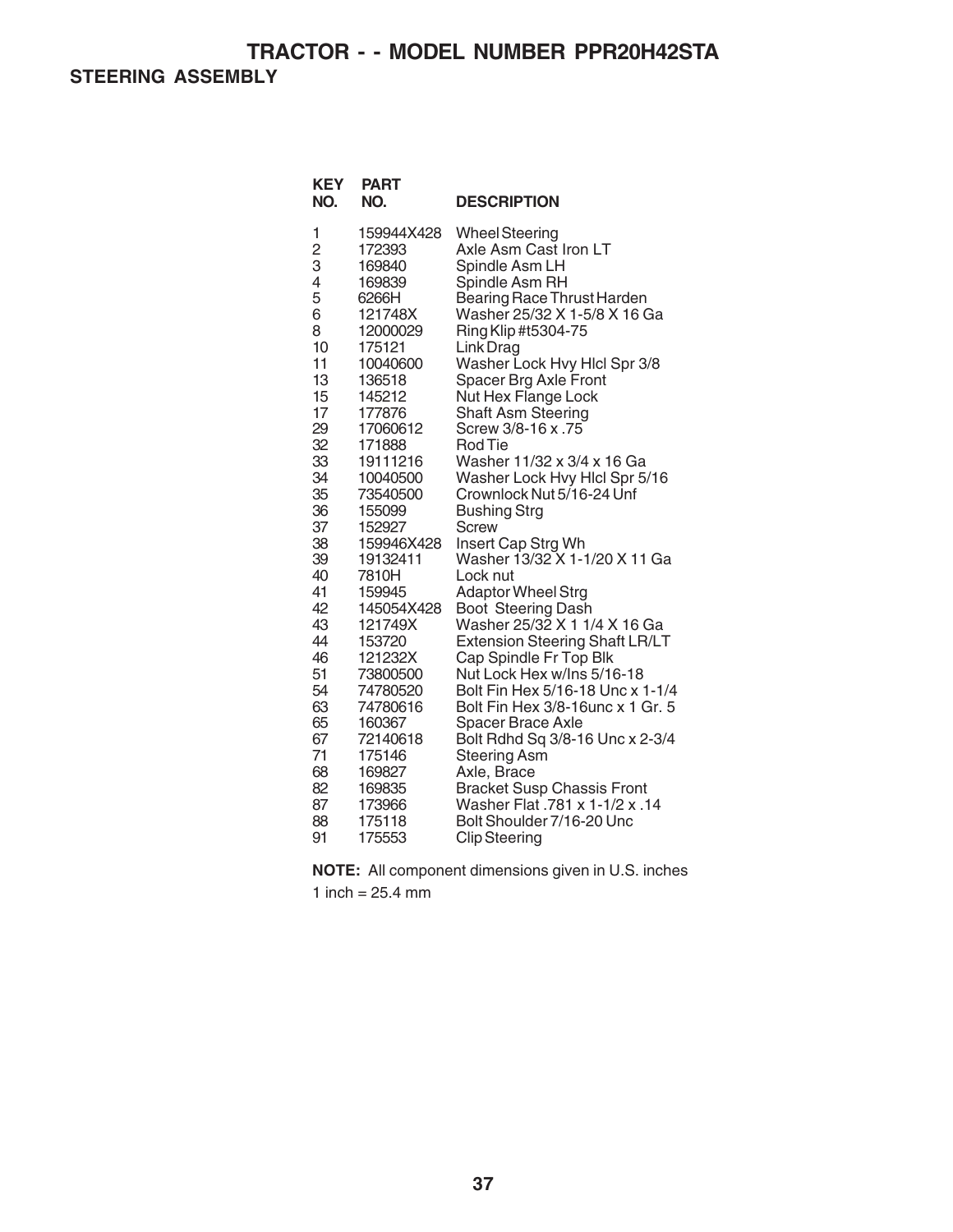**SEAT ASSEMBLY**



| <b>KEY</b><br>NO. | <b>PART</b><br>NO. | <b>DESCRIPTION</b>             |
|-------------------|--------------------|--------------------------------|
|                   | 171683             | Seat                           |
| 2                 | 140551             | Bracket Pivot Seat 8 720       |
| 3                 | 71110616           | Bolt Fin Hex 3/8-16unc X 1     |
| 4                 | 19131610           | Washer 13/32 X 1 X 10 Ga       |
| 5                 | 145006             | Clip Push-In                   |
| 6                 | 73800600           | Nut Hex w/Ins. 3/8-16 Unc      |
| 7                 | 124181X            | Spring Seat Cprsn 2 250 Blk Zi |
| 8                 | 17000616           | Screw 3/8-16 x 1.5 Smgml       |
| 9                 | 19131614           | Washer 13/32 X 1 X 14 Ga.      |
| 10                | 174894             | Pan Seat                       |
| 11                | 166369             | <b>Knob Seat</b>               |
| 12                | 121246X            | <b>Bracket Mounting Switch</b> |
|                   |                    |                                |

| <b>KEY</b><br>NO. | <b>PART</b><br>NO. | <b>DESCRIPTION</b>             |
|-------------------|--------------------|--------------------------------|
| 13                | 121248X            | Bushing Snap Blk Nyl 50 Id     |
| 14                | 72050412           | Bolt Rdhd Sqnk 1/4-20x1-1/2    |
| 15                | 134300             | Spacer Split 28x 88            |
| 16                | 121250X            | Spring Cprsn                   |
| 17                | 123976X            | Nut Lock 1/4 Lge Flg Gr 5 Zinc |
| 21                | 171852             | Bolt Shoulder 5/16-18 Unc.     |
| 22                | 73800500           | Nut Hex Lock W/Ins 5/16-18     |
| 24                | 19171912           | Washer 17/32 X 1-3/16 X 12 Ga. |
| 25                | 127018X            | Bolt Shoulder 5/16-18 X 62     |

**NOTE:** All component dimensions given in U.S. inches 1 inch = 25.4 mm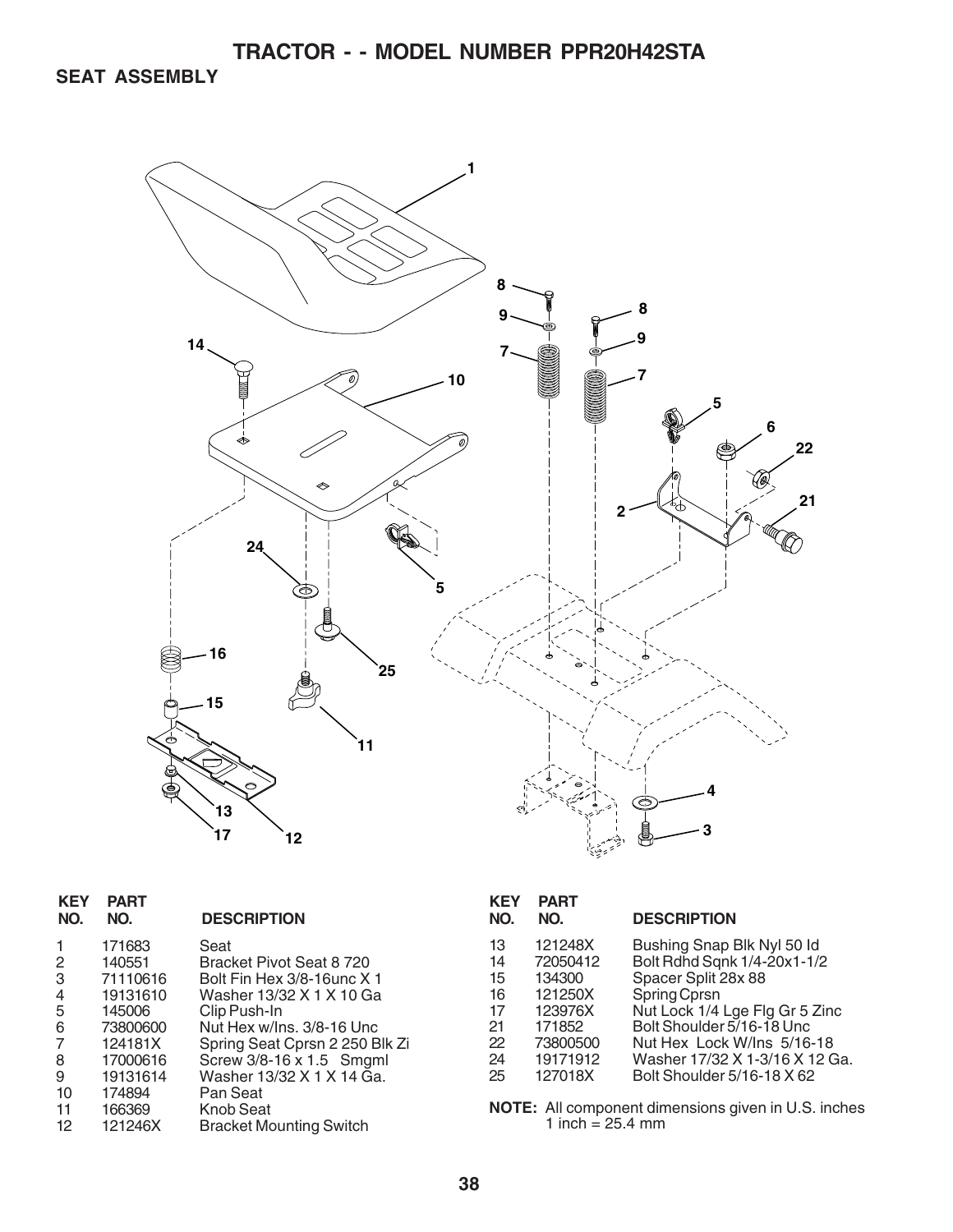**ENGINE**

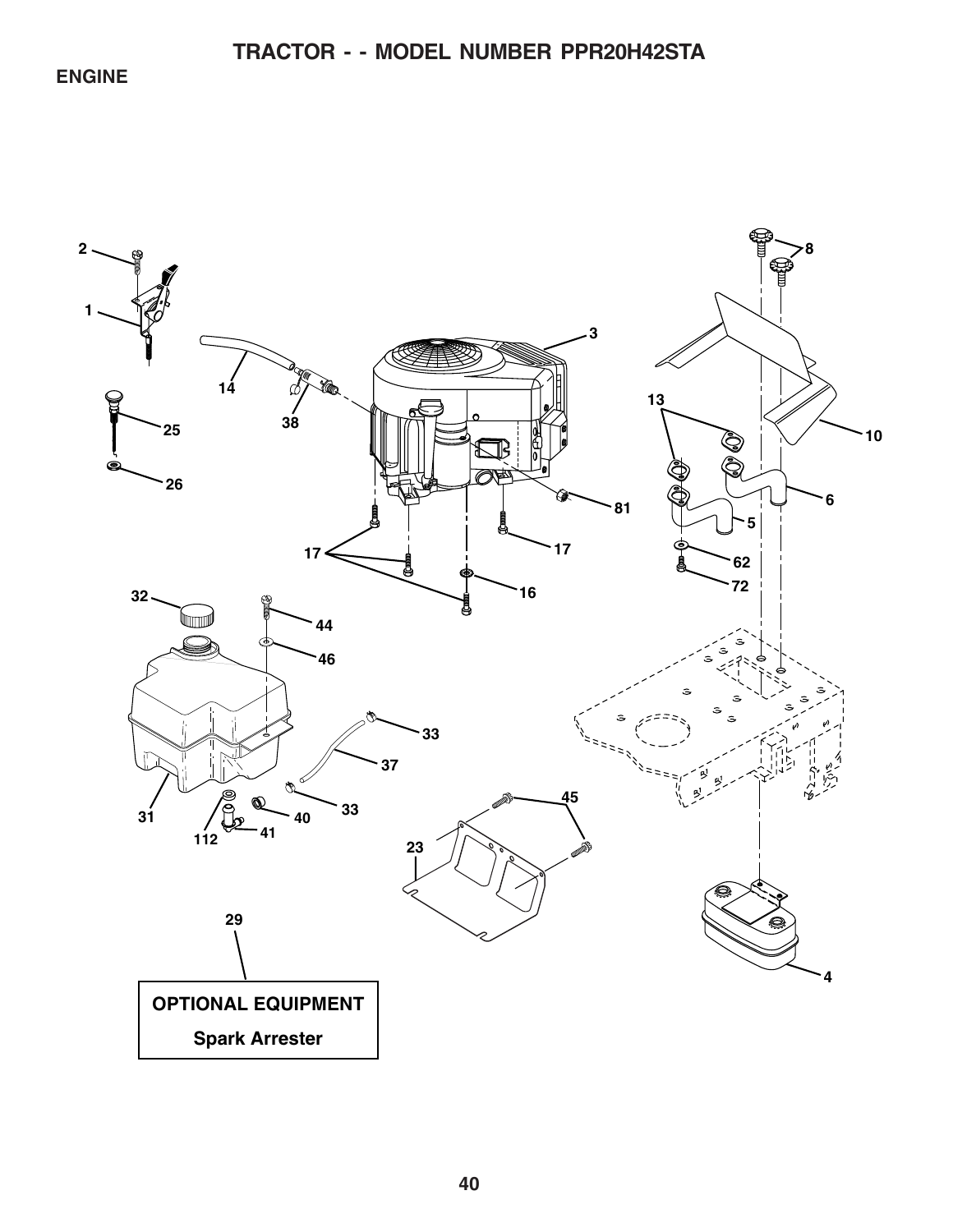**ENGINE**

| <b>KEY</b><br>NO. | <b>PART</b><br>NO.   | <b>DESCRIPTION</b>                                           |
|-------------------|----------------------|--------------------------------------------------------------|
| 1                 | 170771               | Control, Throttle                                            |
| 2<br>3            | 17720408             | Screw Hex Thd Cut 1/4-20 x 1/2<br>Engine Briggs Model 407777 |
|                   |                      | (Order Parts from Engine Mfg.)                               |
| 4                 | 149723               | Muffler, Asm. Twin Lo-Tone                                   |
| 5                 | 160589               | Pipe Exhaust Intek 20 RH                                     |
| 6                 | 159955               | Pipe Exhaust Intek 20 LH                                     |
| 8                 | 171877               | Bolt 5/16-18 UNC x 3/4 w/Sems                                |
| 10<br>13          | 162797<br>165391     | Shield Browing B&S Intek II<br>Muffler Gasket                |
| 14                | 148456               | <b>Tube Drain Oil Easy</b>                                   |
| 16                | 11050600             | Washer, Lock Ext tooth 3/8                                   |
| 17                | 17060624             | Screw 3/8-16 x 1-1/2                                         |
| 23                | 169837               | Shield, Browning/Debris Guard                                |
| 25<br>26          | 145996<br>73920600   | <b>Control Choke</b><br>Nut Keps 3/8-24 UNF                  |
| 29                | 137180               | Arrester, Spark                                              |
| 31                | 180645               | Tank, Fuel                                                   |
| 32                | 140527               | Cap Gauge, Fuel                                              |
| 33                | 123487X              | Clamp, Hose Blk                                              |
| 37                | 137040               | Line, Fuel 7.5                                               |
| 38<br>40          | 148315<br>124028X    | Plug Drain Oil Easy<br>Bushing Snap Nyl Blk Fuel Line        |
| 41                | 139277               | <b>Stem Tank Fuel</b>                                        |
| 44                | 17670412             | Screw Hex Wsh Thdrol 1/4-20 x 3/4                            |
| 45                | 17000612             | Screw Hex Wsh Thdrol 3/8-16 x 3/4                            |
| 46                | 19091416             | Washer 9/32 x 7/8 x 16 Ga.                                   |
| 62<br>72          | 10040500<br>71070512 | Washer Lock Hvy Hicl Spr 5/16                                |
| 81                | 73510400             | Screw Hex Hd Cap 5/16-18 x 3/4<br>Nut Keps Hex 1/4-20 Unc    |
| 112               | 3645J                | <b>Bushing</b>                                               |
|                   |                      |                                                              |

**NOTE:** All component dimensions given in U.S. inches 1 inch =  $25.4 \, \text{mm}$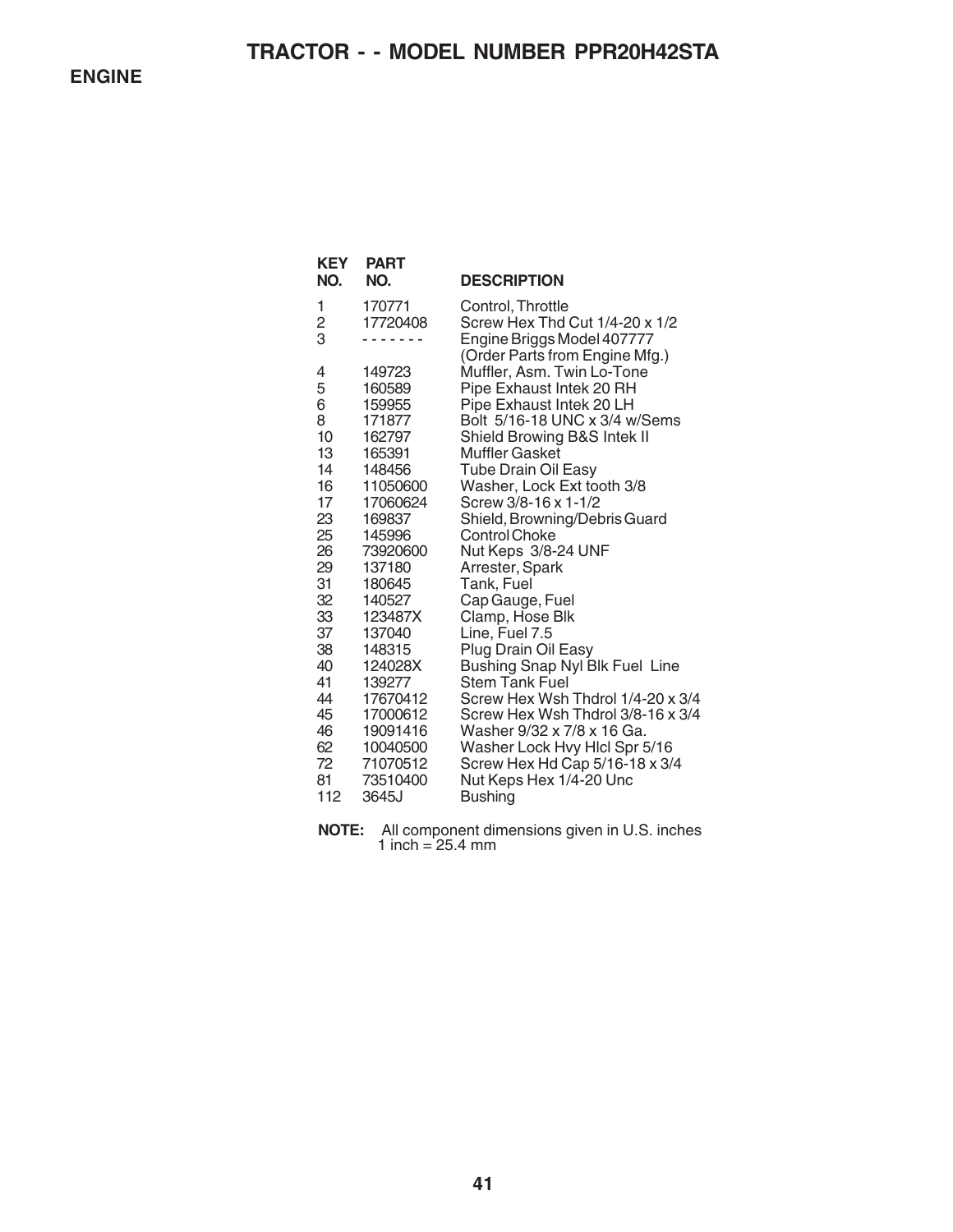**MOWER LIFT**

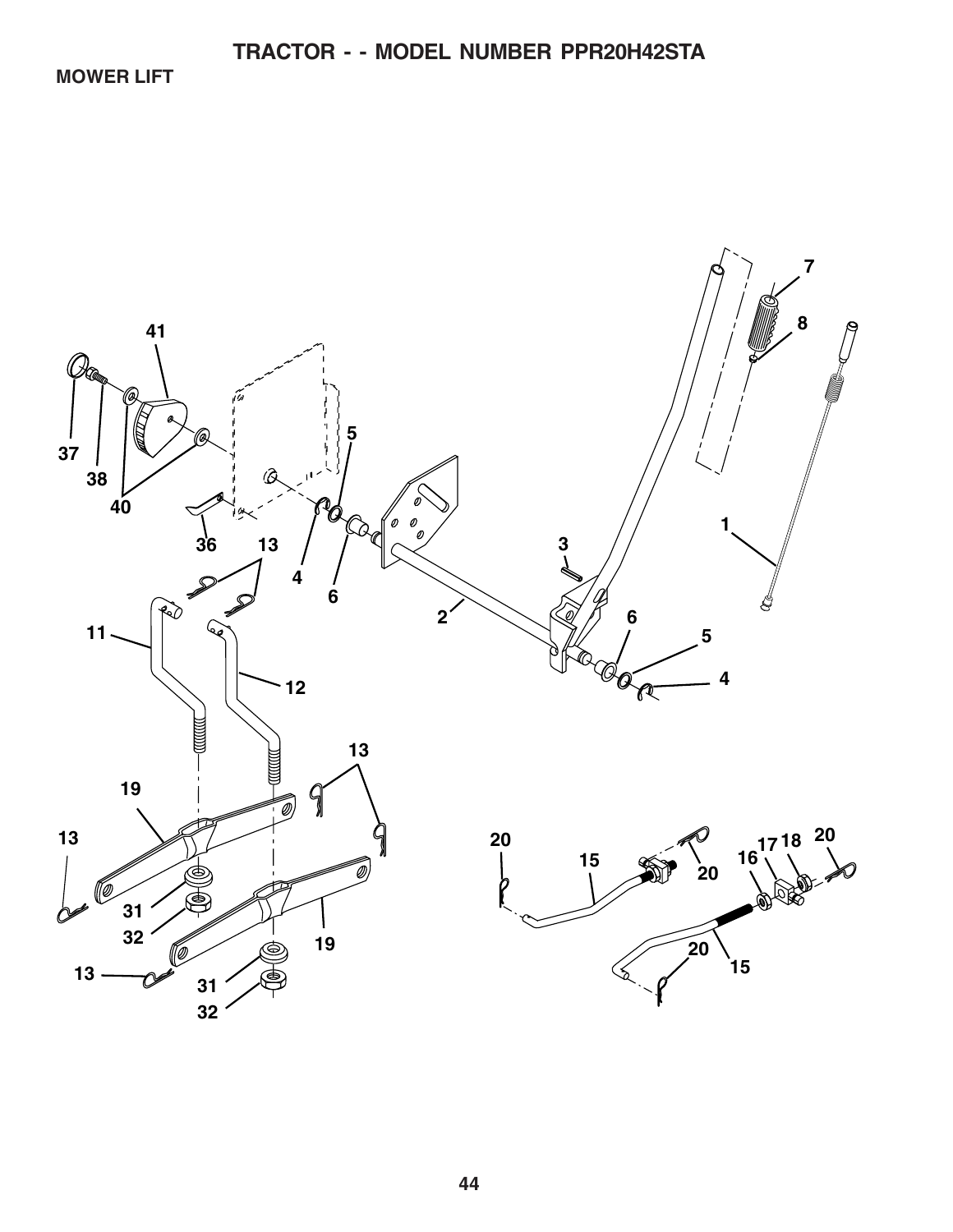**MOWER LIFT**

| <b>KEY</b><br>NO.                                          | <b>PART</b><br>NO. | <b>DESCRIPTION</b>               |  |
|------------------------------------------------------------|--------------------|----------------------------------|--|
| 1                                                          | 159460             | Wire Asm Inner/Sprg W/plunger LT |  |
| $\frac{2}{3}$                                              | 159471             | Shaft Asm Lift RH w/Inf          |  |
|                                                            | 105767X            | Pin Groove 1 500 Zinc            |  |
| 4                                                          | 12000002           | E Ring #5133-62                  |  |
| 5                                                          | 19211621           | Washer 21/32 X 1 X 21 Ga         |  |
| 6                                                          | 120183X            | Bearing Nylon Blk 629 Id         |  |
| $\overline{7}$                                             | 125631X            | <b>Grip Handle</b>               |  |
| 8                                                          | 170770             | <b>Button Plunger</b>            |  |
| 11                                                         | 139865             | Link Lift LH Fixed Length        |  |
| $12 \overline{ }$                                          | 139866             | Link Lift RH Fixed Length        |  |
| 13                                                         | 4939M              | <b>Retainer Spring</b>           |  |
| 15                                                         | 173288             | <b>Link Front</b>                |  |
| 16                                                         | 73350800           | Nut Jam Hex 1/2-13 Unc           |  |
| 17                                                         | 175689             | Trunnion                         |  |
| 18                                                         | 73800800           | Nut Lock W/Wsh 1/2-13 Unc        |  |
| 19                                                         | 139868             | Arm Suspension Rear              |  |
| 20                                                         | 163552             | <b>Retainer Spring</b>           |  |
| 31                                                         | 169865             | <b>Bearing Pvt Lift</b>          |  |
| 32                                                         | 73540600           | Nut Crownlock 3/8 - 24           |  |
| 36                                                         | 155097             | Pointer Height Indicator         |  |
| 37                                                         | 123935X            | Plug Hole Blk 1.485/1.515 Dia.   |  |
| 38                                                         | 17060516           | Screw 5/16-18 x 1                |  |
| 40                                                         | 19112410           | Washer 11/32 x 1-1/2 10 Ga.      |  |
| 41                                                         | 155098             | Indicator Height STLT            |  |
| <b>NOTE:</b> All component dimensions given in U.S. inches |                    |                                  |  |

1 inch =  $25.4 \, \text{mm}$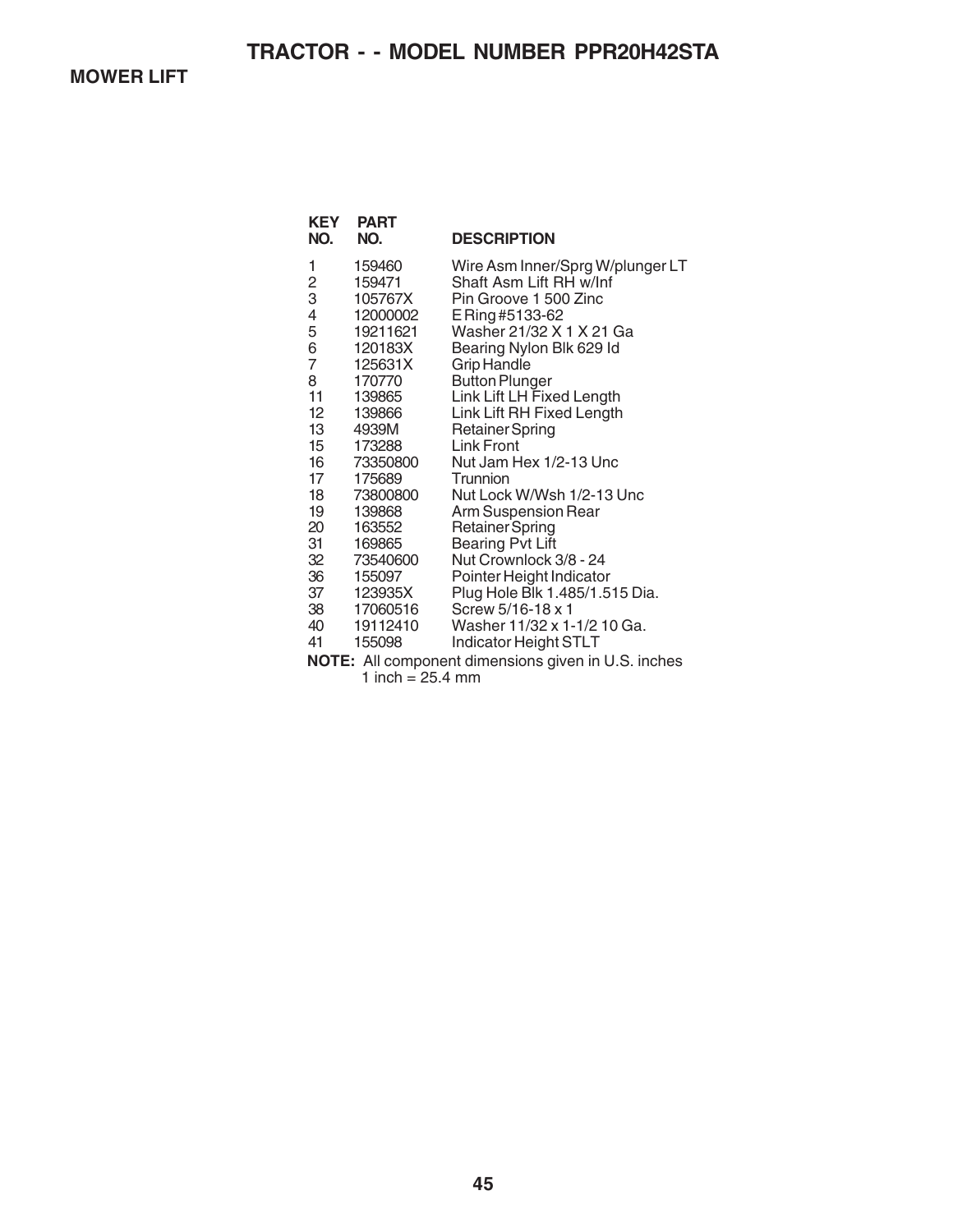**MOWER DECK**

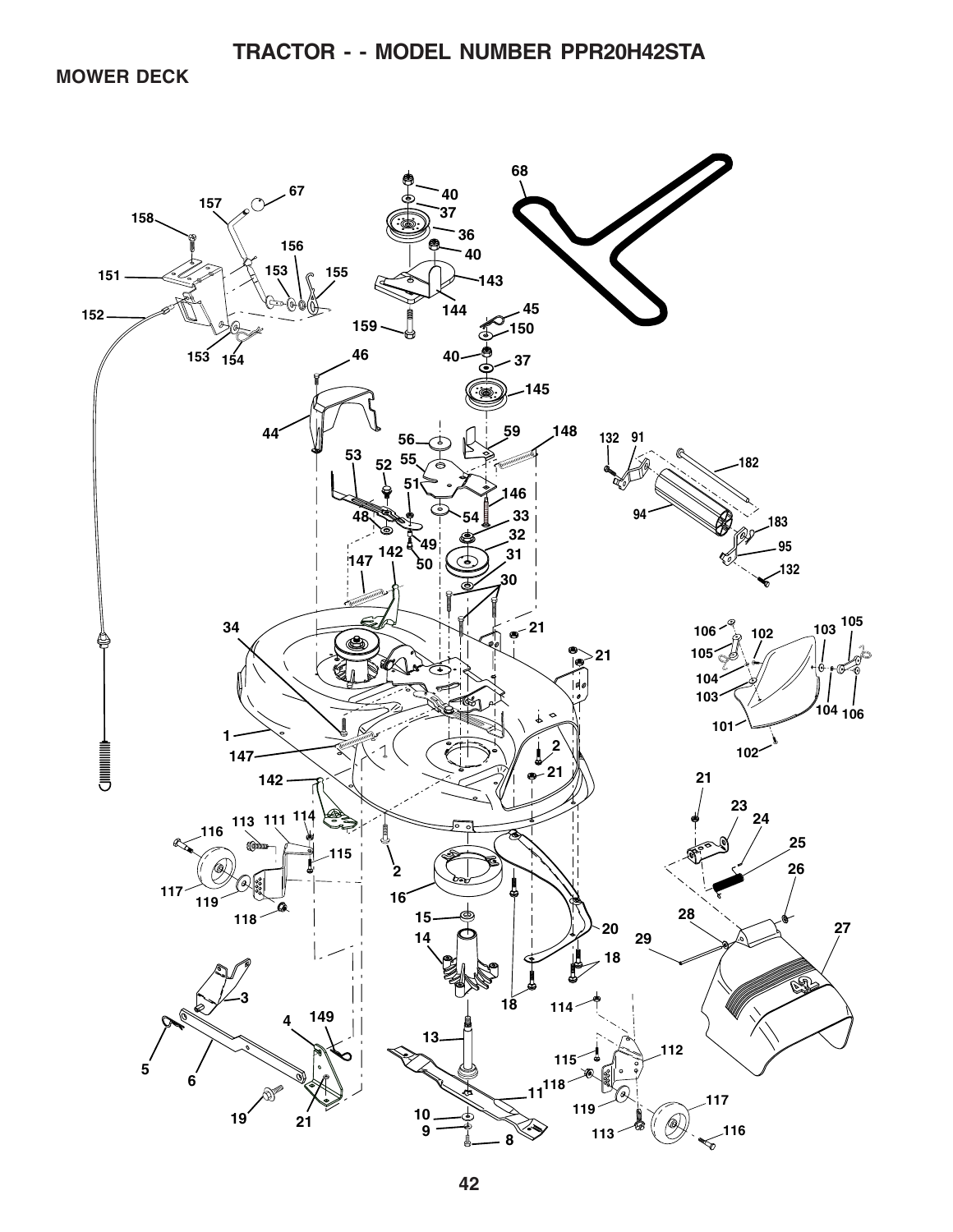### **MOWER DECK**

| <b>KEY</b><br>NO. | <b>PART</b><br>NO. | <b>DESCRIPTION</b>               | <b>KEY</b><br>NO. | <b>PART</b><br>NO. | <b>DESCRIPTION</b>                                         |
|-------------------|--------------------|----------------------------------|-------------------|--------------------|------------------------------------------------------------|
| 1                 | 165892X421         | Mower Deck Assembly, 42"         | 68                | 144959             | V-Belt, 42" Mower                                          |
| 2                 | 72140506           | <b>Bolt</b>                      | 91                | 180532             | <b>Bracket Asm Noseroller LH</b>                           |
| 3                 | 138017             | Bracket Asm Fr. Sway Bar 3/42    | 94                | 132264             | Roller Nose 38 & 42                                        |
| 4                 | 165460X            | Bracket Asm Deck 42" Sway Bar    | 95                | 180533             | <b>Bracket Asm Noseroller RH</b>                           |
| 5                 | 4939M              | <b>Retainer Spring</b>           | 101               | 136420             | <b>Mulcher Cover</b>                                       |
| 6                 | 178024             | <b>Bar Sway Deck</b>             | 102               | 71081010           | Screw, Pan Hd Phillip 10-24 x 5/8                          |
| 8                 | 850857             | Bolt 3/8-24 x 25 Grade 8 patched | 103               | 19061216           | Washer, Flat                                               |
| 9                 | 10030600           | Washer, Lock                     | 104               | 10071000           | Washer, Lock                                               |
| 10                | 140296             | Washer, Hardened                 | 105               | 160793             | Latch Assembly                                             |
| 11                | 134149             | Blade, Mulching 42" Std          | 106               | 2029J              | Nut, Weld                                                  |
|                   | 138498             | Blade Mower 42" Hi-Lift Std      | 111               | 179292X421         | Bracket, Gauge, Wheel LH                                   |
| 13                | 137645             | Shaft Assembly, Mandrel, Vented  | 112               | 179293X421         | Bracket, Gauge, Wheel RH                                   |
| 14                | 128774             | Housing, Mandrel, Vented         | 113               | 17060510           | Screw 3/8-16 x .625                                        |
| 15                | 110485X            | Bearing, Ball, Mandrel           | 114               | 73510500           | Nut Keps 5/16-18 Unc                                       |
| 16                | 174493             | Stripper, Mandrel Deck           | 115               | 72110505           | Bolt Carr 5/16-18 x 5/8                                    |
| 18                | 72140505           | Bolt, Carriage 5/16-18 x 5/8     | 116               | 4898H              | Bolt, Shoulder                                             |
| 19                | 132827             | Bolt, Shoulder                   | 117               | 165746             | Wheel, Gauge                                               |
| 20                | 159770             | Baffle, Vortex                   | 118               | 73930600           | Nut Centerlock 3/8-16                                      |
| 21                | 73680500           | <b>Nut</b>                       | 119               | 19121414           | Washer 3/8 x 7/8 x 14 Ga.                                  |
| 23                | 177563             | Bracket, Deflector Mower 42"     | 132               | 17060612           | Screw 3/8-16 x .75                                         |
| 24                | 105304X            | Cap, Sleeve 80 x 112 Blk Mower   | 142               | 165890             | Arm Spring Brake Mower                                     |
| 25                | 123713X            | Spring, Torsion, Deflector 2 52  | 143               | 157109             | Bracket Arm Idler 42"                                      |
| 26                | 110452X            | Nut, Push Phos & Oil             | 144               | 173441             | Keeper Belt 42" Clutch Cable                               |
| 27                | 130968X428         | Shield, Deflector 42" Blk        | 145               | 173437             | Pulley Idler Flat                                          |
| 28                | 19111016           | Washer 11/32 x 5/8 x 16 Gauge    | 146               | 173443             | <b>Bolt Carriage Idler</b>                                 |
| 29                | 131491             | Rod, Hinge 42" 6 75 W/G          | 147               | 131335             | <b>Spring Extension</b>                                    |
| 30                | 173984             | <b>Screw Thdrol</b>              | 148               | 169022             | Spring Return Idler                                        |
| 31                | 129963             | asher, Spacer Mower Vented       | 149               | 165898             | <b>Retainer Spring Yellow</b>                              |
| 32                | 173436             | Pulley, Mandrel                  | 150               | 19091216           | Washer 9/32 x 3/4 x 16 Ga.                                 |
| 33                | 178342             | Nut, Toplock                     | 151               | 169670             | <b>Bracket Clutch Cable</b>                                |
| 34                | 72110614           | Bolt                             | 152               | 169676             | Clutch Cable 42"                                           |
| 36                | 173438             | Pulley, Idler, Flat              | 153               | 169674             | Washer Flat 3/8" Type B                                    |
| 37                | 19131316           | Washer 13/32 x 13/16 x 16 Gauge  | 154               | 169675             | <b>Spring Retainer</b>                                     |
| 40                | 73680600           | <b>Nut</b>                       | 155               | 169671             | Spring Retention LVR CLTCH CAB                             |
| 44                | 140088             | Guard, Mandrel, LH               | 156               | 169672             | <b>Spacer Clutch Cable</b>                                 |
| 45                | 4497H              | Retainer                         | 157               | 169669             | Rod Clutch Cable 3/8"                                      |
| 46                | 137729             | Screw, Thdrol 1/4-20 x 5/8 T     | 158               | 17720408           | Screw Hex Thd Cut 1/4-20 x 1/2                             |
| 48                | 133944             | Washer, Hardened                 | 159               | 72140614           | Bolt Rdhd Sqn 3/8-16 UNC x 1-3/4                           |
| 49                | 174284             | Roller Assembly, Cam Follower    | 182               | 179126             | Rod Roller Nose                                            |
| 50                | 131340             | Bolt, Shoulder #10-24 Grade 5    | 183               | 163552             | <b>Retainer Spring</b>                                     |
| 51                | 69180              | Locknut                          |                   | 130794             | Mandrel Assembly (Includes                                 |
| 52                | 139888             | Bolt, Shoulder 5/16-18 UNC       |                   |                    | Housing Shaft and Shaft Hardware                           |
| 53                | 131845             | Arm Assembly, Pad, Brake         |                   |                    | Only - Pulley Not Included)                                |
| 54                | 133943             | Washer, Hardened                 |                   | 172559             | Replacement Mower, Complete                                |
| 55                | 155046             | Arm, Idler                       |                   |                    |                                                            |
| 56                | 122052X            | Spacer, Retainer                 |                   |                    |                                                            |
| 59                | 173442             | Guard TUV Idler                  |                   |                    | <b>NOTE:</b> All component dimensions given in U.S. inches |
| 67                | 171598             | Knob Round                       |                   | 1 inch = $25.4$ mm |                                                            |